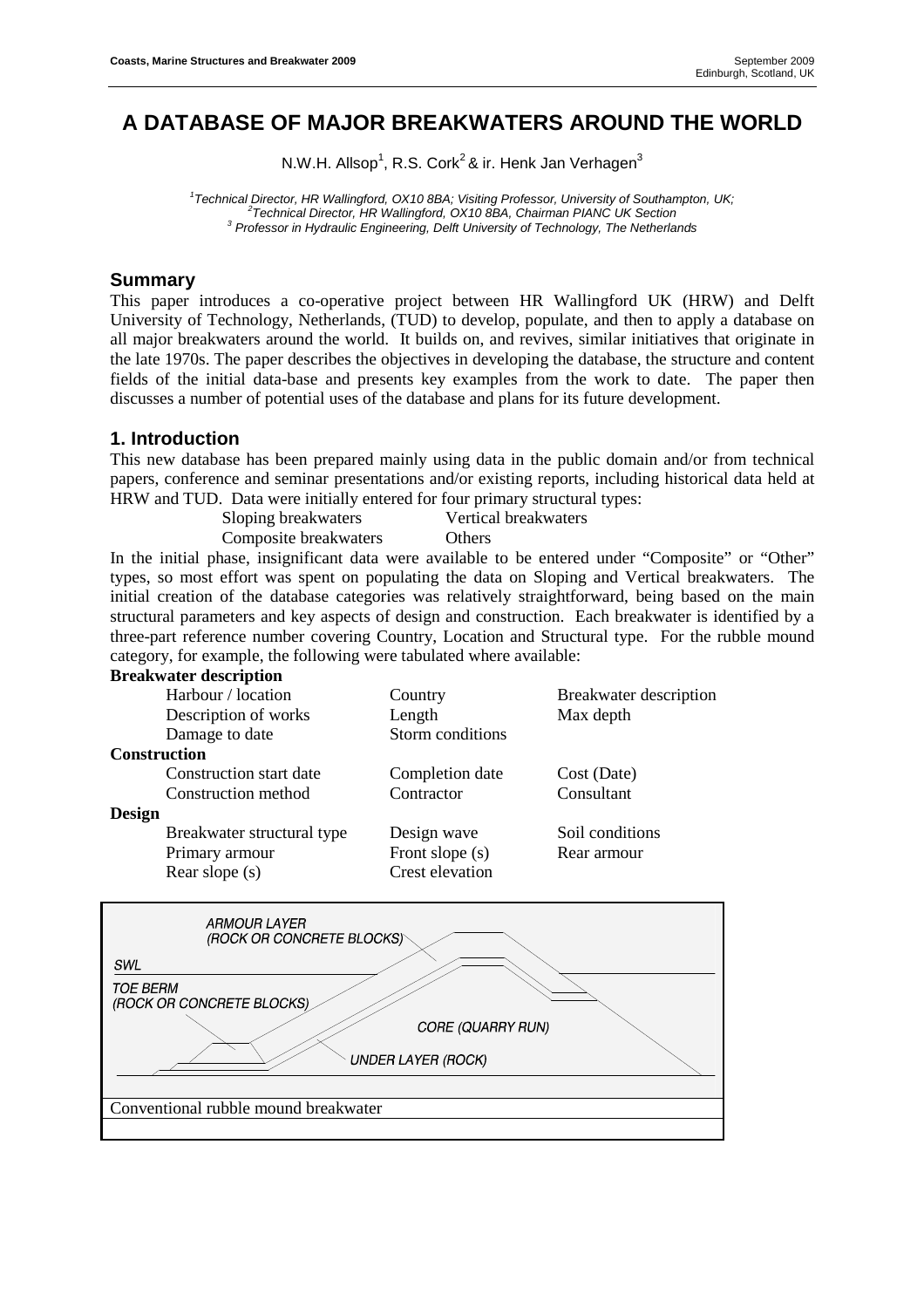# **2. Data collection / entry**

Populating the database initially used available in-house data, but then became substantially more difficult to obtain the depth of information required for other structures. Most data are inherently partial (they have been collected by a sectional interest), dated (few owners up-date data), limited (almost no data are given on performance), and buried (data requires substantial effort to uncover). Many sources often only relate to a single structure. Lastly, data are not maintained (so information that was available to some people in the past has "evaporated" and is no longer found).

# **3. Example results**

Rock armoured breakwaters dominate in many areas of the world, but are much less discussed in available literature. More details are available on mounds using (patented) concrete armour units because armour unit licensees keep records, so available data are biased towards such solutions. Even so, it is clear that the most frequently adopted designs are simple rubble mounds armoured by rock. Where rock armour is not available (size or durability), the most frequent solution is a steep rubble mound armoured by patented armour units, particularly favoured by clients of the "fit and forget" inclination. Berm breakwaters are generally confined to owners who are more familiar or are advised by specialised consultants. Caisson breakwaters are much more common in Japan than elsewhere, but examples of vertical walls are also found in UK, Italy and Spain, some of considerable age.

In considering the prevalence (or not) of any particular structural type, it is important to be aware of historical events which will have influenced designer / owner choices in their wake. Of particular importance would be the (apparent) increase of damage to large rubble breakwaters in the late 1970s, epitomised by the substantial damage at Sines (Portugal), Arzew (Libya), San Ciprian (Spain), Diablo Canyon (USA), Gioia Touro (Italy), and Tripoli (Libya). Some of these have been analysed in some detail, particularly Sines (see Baird et al, 1984) but data or analysis on most other failures are far less complete or publically available. Again fewer data are available on damage to rock armoured mounds, although see Willis et al (1988) for damage to berm breakwaters. Some rubble mounds settle slightly in early life, but generally then move or damage very little. Some rock may however deteriorate in time, and this may be exacerbated if the structure is subject to more armour movement than envisaged. These are however seldom reported. In contrast, reports of damage to caisson breakwaters, very widely used in Japan, may not have received the same extent of dissemination outside of Japan, so might have skewed designer opinions. Again, examples are discussed in review papers by (for instance) Goda, 2000 Takahashi, 2007 or Tanimoto, 1991.

# **4. Expansion and use**

The initial database, prepared by HRW, is being extended in co-operation with TUD and with additional breakwater data provided from Spain, Japan, South Africa, and France. Advanced methods to hold and search data are being tested, and links to the USACE ECID database are being explored. The presentation at this conference will give the world breakwater community the opportunity to join this initiative. The database will be available for the benefit of breakwater designers, contractors, owners and developers worldwide. It is anticipated that the database will be subject to updating as information becomes available, however the development and maintenance of this database relies primarily on information supplied or published by third parties and no responsibility can be taken for the accuracy of data supplied. It is hoped that the next major presentation will be made at the PIANC MMX congress in Liverpool in May 2010.

# **Acknowledgements**

Supporting material has been derived by Professor Allsop for Masters level courses (primarily for HR Wallingford, Southampton and Belfast) and from working documents of PIANC Working Group 47. The Breakwater Database Spreadsheet was initially developed by William Allsop, Stephen Cork and Rudi Broekens of HR Wallingford. Supplementary data were supplied by Richard Mocke (JFA Consultants), Andre Van Tonder (WSP), Raul Gaunche (Univ. Cantabria), Shigeo Takahashi (PARI). Advanced presentational methods are being developed by Henk Verhagen (TUD).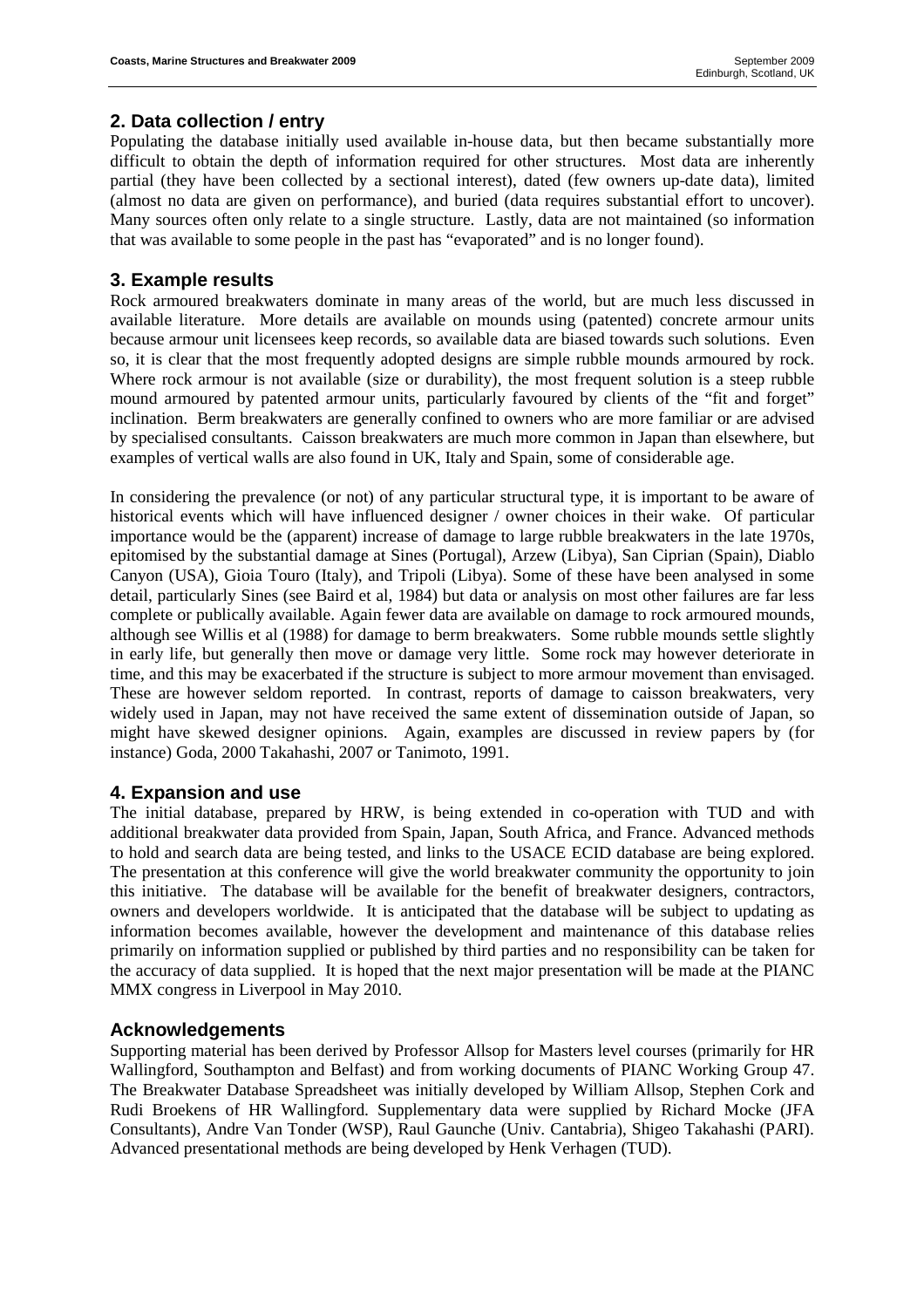

The database is accessible via http://www.breakwaters.nl.